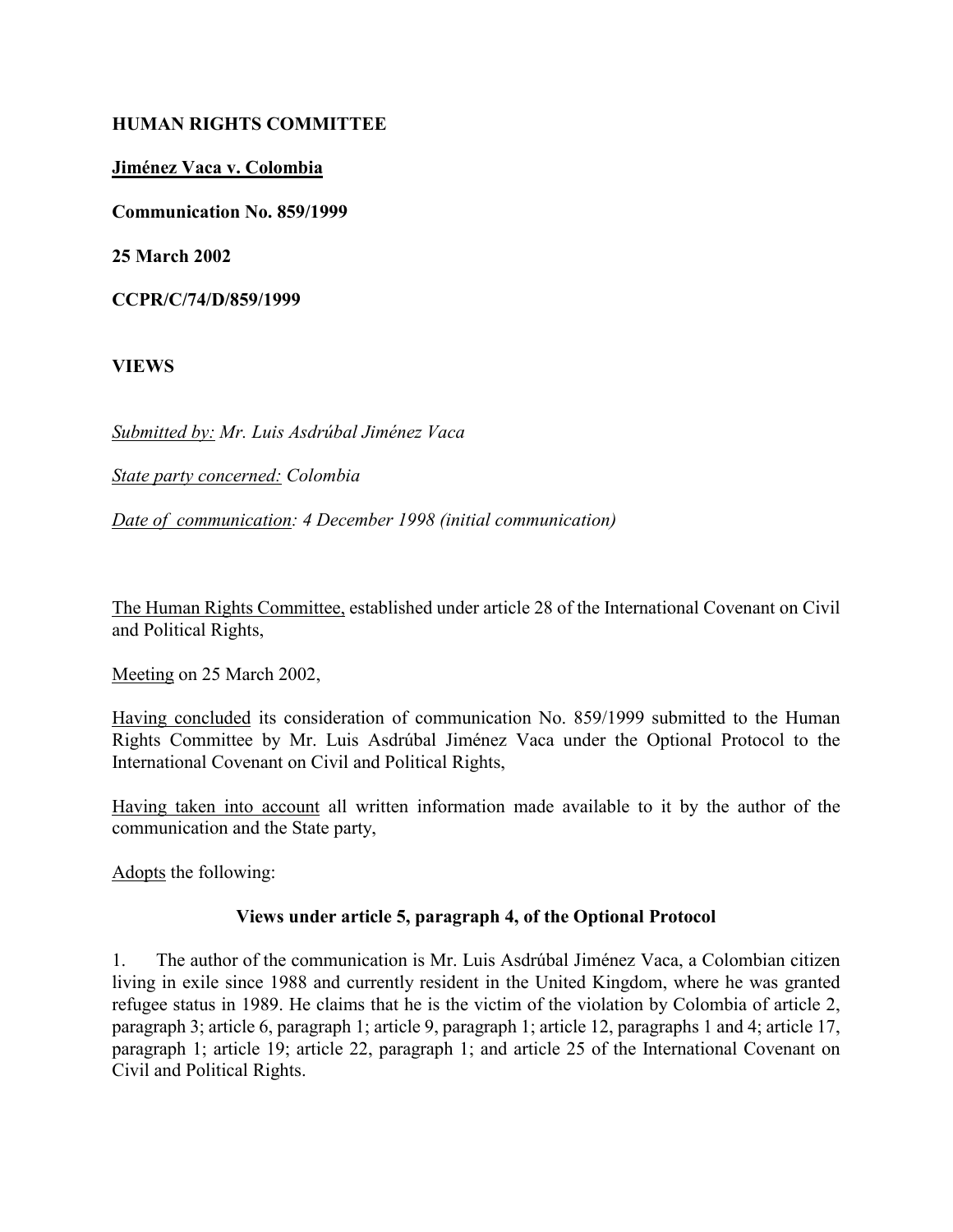## The facts as submitted by the author

2.1 Mr. Jiménez Vaca was a practising trial lawyer in the city of Medellín and in the region of Urabá, based for his work in the municipality of Turbo. He was the legal adviser in the region to several trade unions and people's and peasants' organizations, including the Sindicato de Trabajadores Agropecuarios de Antioquia ("Sintagro" - Antioquía agricultural and livestock workers union) and the Sindicato de Embarcadores y Braceros de Turbo ("Sindebras" - Turbo loaders and seasonal workers union).

2.2 From 1980 onwards, the author was a member of the various commissions set up by the Government to find a solution to the social and labour conflicts and the violence in the region, including the Tripartite Commission, the Special Commission for Urabá, the Commission on Permanent Guarantees in Urabá and the High-Level Commission. The author was also a member of the national and regional executive of the Frente Popular opposition political party until his exile in 1988.

2.3 In 1980, because of his professional activities on behalf of the unions, the author began to be summoned, harassed and temporarily detained by the Voltígeros military battalion. The arbitrary detention of workers became common practice, as did the presence of soldiers at union meetings, and prior authorization from the military commander was required for union activities.

2.4 On 15 December 1981, at a Sintagro meeting in Turbo municipality, a military patrol detained the participants, including the author, questioned them and photographed them. Some of them were taken to the Voltígeros battalion quarters, where they were tortured in various ways. The author was released after three hours of detention on condition that he should report to the chief of military intelligence in five days' time. When he did so, the author was interrogated and urged to "collaborate" with the military authorities in order to "avoid problems in the future".

2.5 Between 1984 and 1985, the author advised Sintagro in the negotiation of over 150 collective agreements it signed with the banana companies. During the negotiations, soldiers, police officers and secret agents kept the author and his residence and office under constant surveillance. The author received death threats and was harassed with phone calls and written messages telling him to leave the area and asking where he would like to die, with a warning that the authors knew where his family lived.

2.6. As a result, the author submitted a criminal complaint regarding the death threats to the second circuit court in Turbo. The court notified the Antioquia administrative court on 22 October 1990 that the proceedings for extortion practised on the Sindebras board of directors, in which the author was registered as an aggrieved party, had been transmitted. The author claims that he never learned of the outcome of these proceedings. The author also claims to have no knowledge of the outcome of the investigations regarding the criminal complaint he had filed with the regional procurator's office in Turbo in mid-1984.

2.7 In September 1984, the author lodged a complaint for death threats with the regional office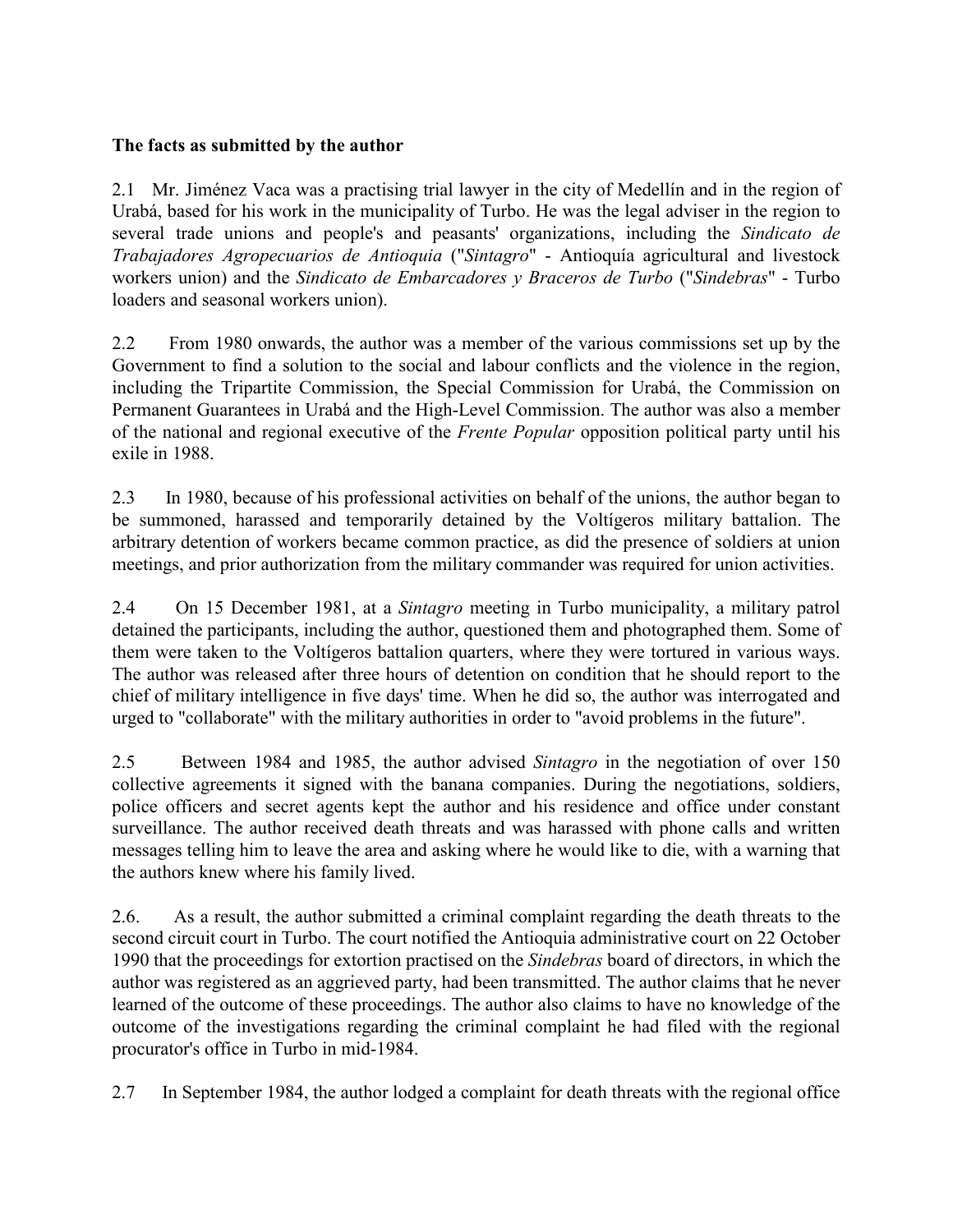of the administrative security department in Turbo, but was never informed of the outcome of the investigation.

2.8 On 26 August 1985, pamphlets were delivered under the doors of a number of houses, asking "Are you a member of *Sintagro*? Doesn't it bother you to belong to a group of hired assassins and murderers of the people, drug bandits led by Argemiro Correa, Asdrúbal Jiménez and Fabio Villa?" A few days later, another pamphlet was circulated, in which the author was warned to avoid certain areas if he did not want to follow his colleagues to the cemetery. Some time afterwards one of the author's brothers disappeared and another was murdered.

2.9 In December 1985, the author, together with other Sintagro leaders, reported the Voltígeros battalion's intervention in labour conflicts to the Procurator-General and called for an investigation of the soldiers involved in the harassment and threats. The author was never informed of the outcome.

2.10 In October 1986, the author lodged a complaint with the Foro por el Derecho a la Vida (Forum for the Right to Life), with the assistance of several authorities, including the Procurator-General and the National Director of Pre-Trial Proceedings.

2.11 At the beginning of 1987, as a result of the wave of violence against workers and the population, the Government set up a high-level commission, of which the author was a member alongside civil, military and security authorities. When the Commission met in February 1987, the author lodged complaints for the death threats and harassment to which he was being subjected. After he had worked with the Commission, the author was forced to leave Urabá and take refuge in Medellín for safety.

2.12 On 6 September 1987, the author again asked the authorities for protection as he was receiving death threats more frequently since becoming involved in the High-Level Commission. He then received a number of visits from unknown men, and this led him to close the Medellín office for good in November 1987 and move to Bogotá. He was subsequently urged to leave the country.

2.13 On 4 April 1988, as the author was travelling with Sonia Roldán in a taxi from the airport to Medellín, two men dressed in civilian clothes and riding a bicycle fired pistol shots at the taxi, hitting the author twice. The men fled after the attack thinking that the author was dead. After five days in hospital, the author was transferred for security reasons to another hospital. He stayed there until he was well enough to travel to the United Kingdom, where he requested asylum on 20 May 1988. He was granted refugee status on 4 January 1989. This assault left the author with, inter alia, permanent damage to his motor and gastrointestinal systems and impaired circulation in one leg.

2.14 On 9 February 1990, the author submitted, by proxy, a claim for damages to the administrative court on the grounds that the authorities had failed to protect his life and to ensure his right to practise as a lawyer, but this claim was dismissed on 8 July 1999.<sup>1</sup> Criminal Court No. 28 in Medellín officially undertook the criminal investigation into the attempt on the author's life, but the author knows nothing of the outcome.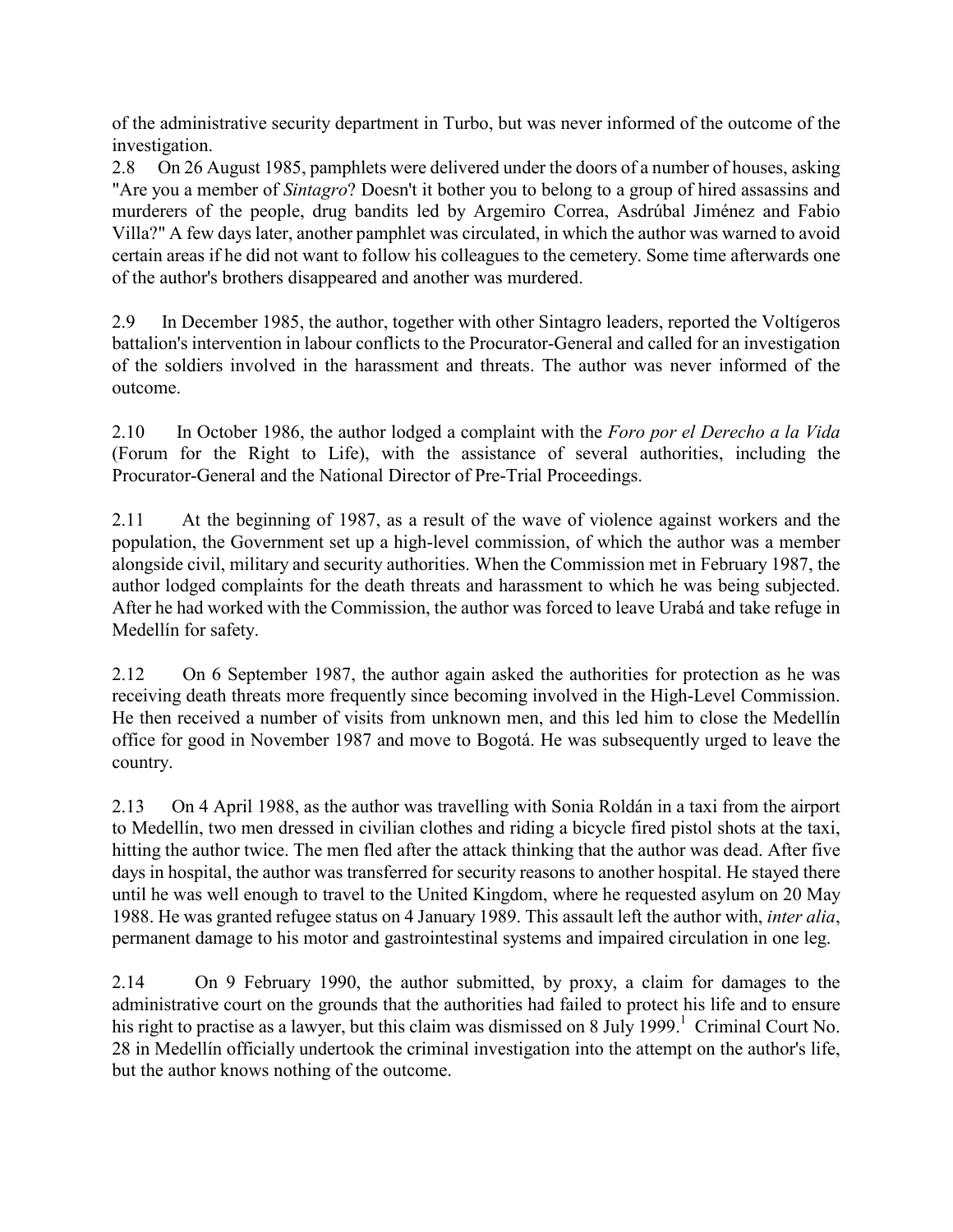2.15 While in exile, the author corresponded regularly with his daughter and other persons. This correspondence was constantly intercepted and checked.

# The complaint

3.1 The author maintains that the State party was under a legal obligation to investigate the attempt on his life as a matter of course. Under article 33 of the Colombian Code of Criminal Procedure (Decree No. 050 of 1987) in force at the time, the approximate total duration of the preliminary investigation, the pre-trial proceedings and the trial should be 240 days. The author points out that over 10 years after the assault the outcome of the investigations is still not known.

3.2 The author claims to be the victim of a violation of article 2, paragraph 3, of the Covenant, as the State party does not provide the victims of human rights violations with sufficient guarantees for remedies to be considered effective. He maintains that the investigations that the State party ought to have undertaken as a matter of course into the attempt on his life never produced any results. He explains that in his case, owing to his urgent departure from the country and the risk that hiring a lawyer to defend him would have entailed, he has been prevented from personally taking an active part in the investigation. He also claims to have granted power of attorney to a lawyer to file a claim for damages with the Antioquia administrative court. This claim was never resolved. The author therefore considers that not only were the domestic remedies excessively delayed but also that no effective remedy existed, as the various official departments have denied that the records, communications, complaints and requests ever existed.

3.3 With regard to the violation of article 6, paragraph 1, the author maintains that the attack on him, which left him fighting for his life and was facilitated by the conduct of the Colombian authorities in that they took no action to prevent it, is in itself a violation of the right to life and that no one can be deprived of life arbitrarily.

3.4 The author asserts that article 9, paragraph 1, of the Covenant has been violated because the State party was under an obligation to take the necessary steps to ensure his personal safety and never did so, despite being aware of the numerous instances of harassment and provocation and the death threats the author was receiving, some from the military and police authorities themselves. In this respect, the author maintains that the State party has failed to comply with article 9, paragraph 1, as in the case of William Eduardo Delgado Páez v. Colombia (communication No. 195/1985, Views adopted on 12 July 1990).

3.5 Likewise, the author considers that his right to freedom of movement within Colombian territory and to choose his residence has been breached, in violation of article 12, paragraph 1, of the Covenant, in that he was prevented from residing and practising as a lawyer in the place of his choosing, so that his right to reside and practise his profession in his country was not ensured and he was forced into exile. As to article 12, paragraph 4, the author maintains that although there is no express ban by the Colombian authorities on his entering the country, he is denied this right as he constitutes a military objective.

3.6 Furthermore, the author claims that the correspondence between himself and his daughter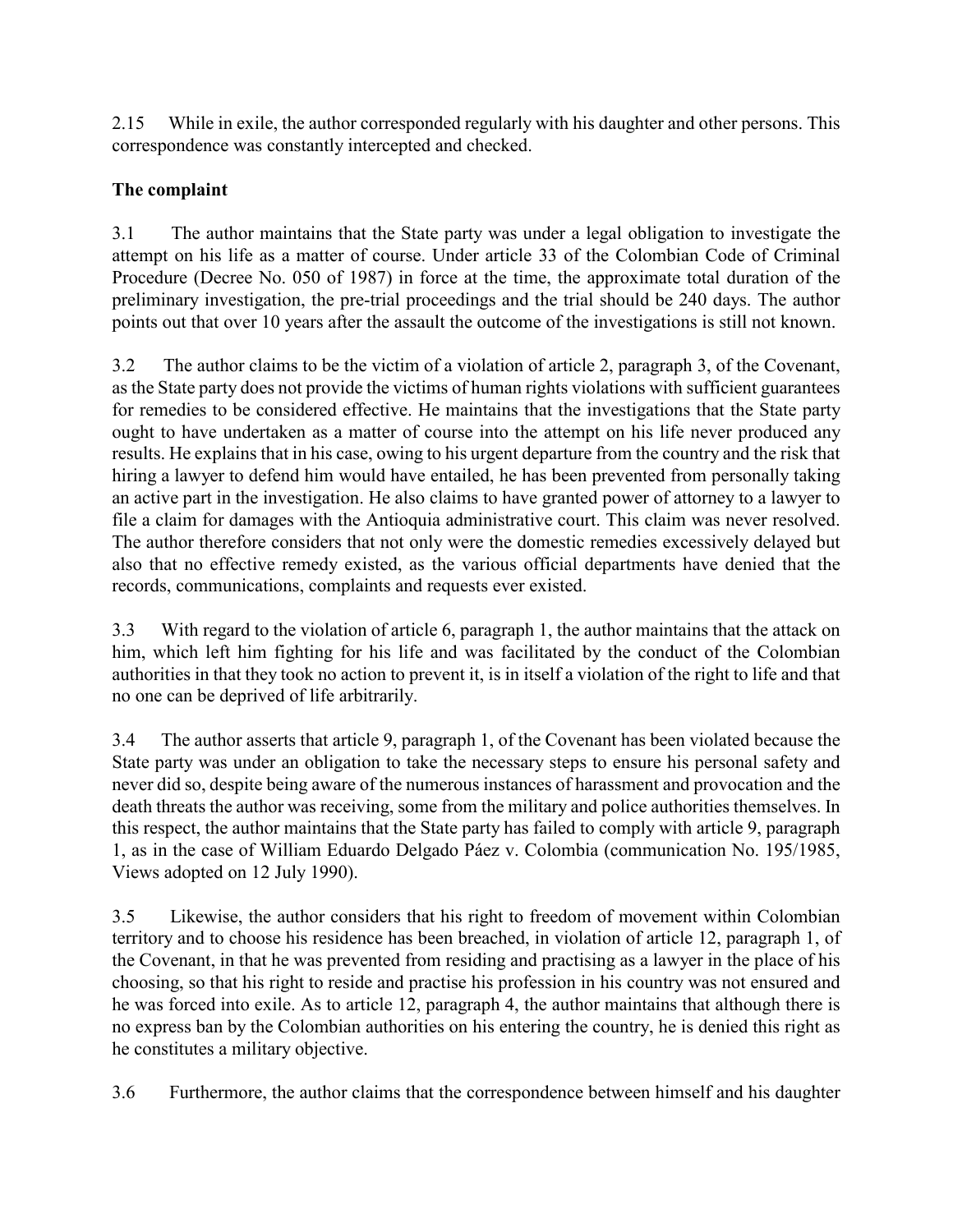and between himself and others has been checked by the Colombian national police on various occasions, in violation of article 17, paragraph 1, of the Covenant.

3.7 The author maintains that the people who made the attempt on his life did so to punish him for his political and social views, in violation of the provisions of article 19 of the Covenant.

3.8 Lastly, it is alleged that article 22, paragraph 1, and article 25 were violated on account of the author's commitment to defending the right to freedom of association and workers' rights and because he was an activist in the Frente Popular political party, for which he carried out various activities of a social and democratic nature.

## Information and observations from the State party and comments by the author on admissibility

4.1 In its observations of 21 September 1999, the State party refers to articles 1 and 2 of the Optional Protocol relating to the requirements for the admissibility of a communication and maintains that Mr. Luis Asdrúbal Jiménez Vaca has not exhausted domestic remedies, since he filed a claim for damages with the Antioquia administrative court. The court passed judgement at first instance on 8 July 1999 dismissing his claims, and a decision on the appeal lodged in August 1999 is currently pending.

4.2 With regard to article 17, paragraph 1, the State party guarantees the constitutional right to the inviolability of a person's correspondence, pointing out that any illegal act must be reported so that it can be investigated. To this end, the national police have been urged to conduct an investigation with a view to determining the facts.

4.3 In his comments of 16 November 1999, the author replies that the claims by the State party that domestic remedies have not been exhausted, in which reference is made to the appeal pending before the Council of State as court of appeal, are unfounded and points out that, according to the jurisprudence of the Human Rights Committee, domestic judicial remedies must not only be available but also effective.<sup>2</sup> The author also maintains that, according to the State party, the administrative courts are not part of the judicial branch. He argues that the administrative court issued a decision nine years and five months after the event because his communication to the Committee had put the court under pressure, and that domestic remedies can be considered to have been exhausted if the proceedings are excessively prolonged.

4.4 In its additional observations of 26 October 1999, the State party explains to the Human Rights Committee that, according to information from the Office of the Ombudsman and after reviewing the archives of the National Office for Examination and Processing of Complaints, no complaint was found relating to the events described by the author. Moreover, the Office of the Procurator-General is on record as stating that neither the Armed Forces Division, the Human Rights Division, the Antioquia Departmental Division nor the National Special Investigations Department carried out any disciplinary investigation into members of the national army for the alleged harassment, provocation or attempted murder of, or threats against, the author.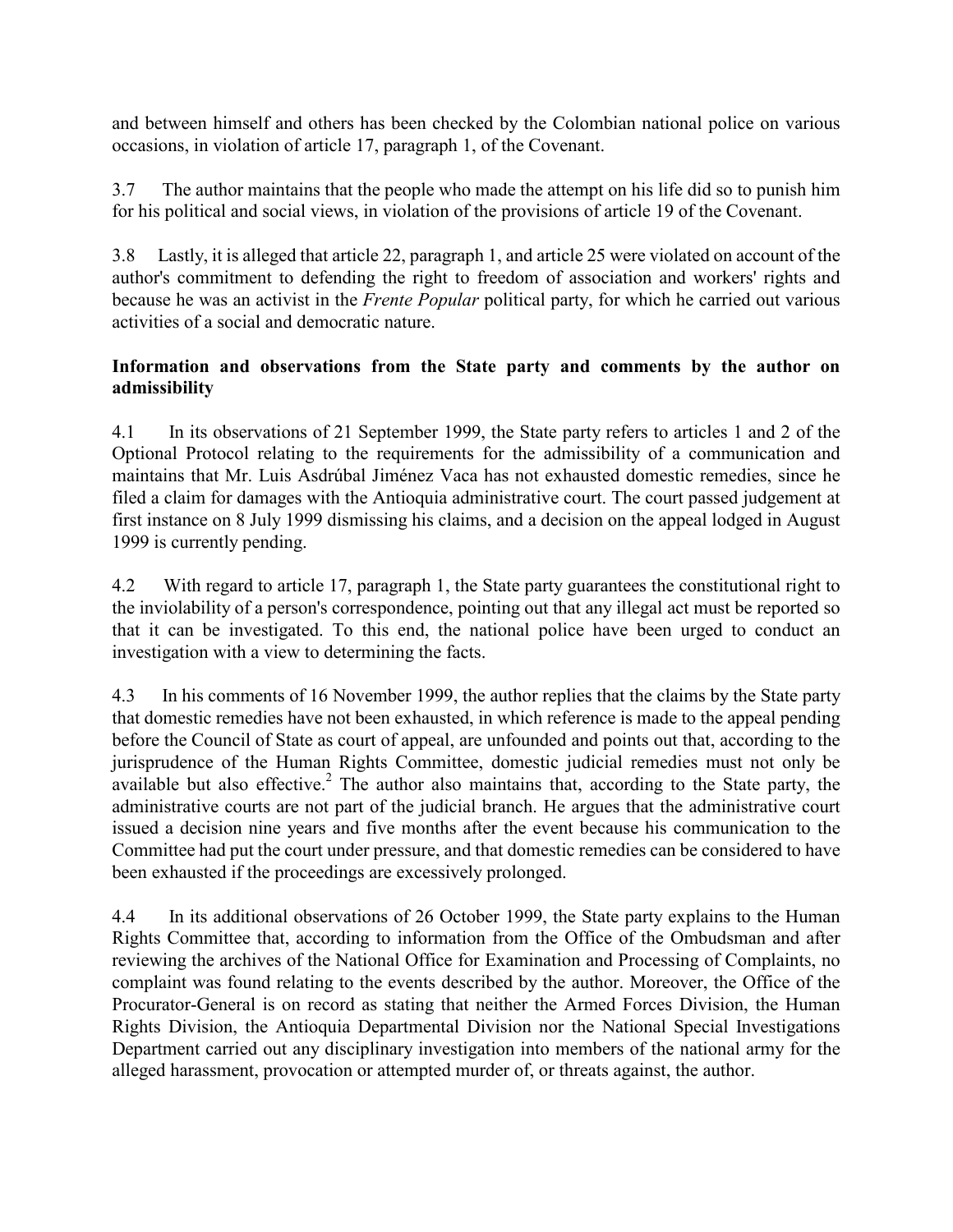4.5 In addition, the State party explains that Major Oscar Vírguez Vírguez in the Military Examining Court filed a suit against the author for the offence of calumny and misrepresentation. The grounds for the complaint were the accusations made to the media by the author and by Aníbal Palacio Tamayo concerning alleged threats against the author and Argemiro Miranda. The Armed Forces Division responded to the accusations by investigating Major Vírguez's conduct, and found the accusations baseless.

4.6 In his additional comments of 5 August 2000, the author claims that the Office of the Ombudsman was created after the events at the heart of the complaint, with the adoption of the 1991 Constitution when he was already in exile. He maintains that his complaints, identifying the fourth and tenth army brigades as possibly being responsible for the harassment and death threats to which he was subjected, were detailed and known to the authorities. Despite being aware of what had happened, the authorities never took any action. On the contrary, the only investigation undertaken was ended, which prevented any light from being shed on the events. Furthermore, neither the content of the complaints nor the seriousness of the risks were assessed, and there was no attempt to identify the instigators or perpetrators.

4.7 The author claims that the only reason Major Vírguez lodged the complaint of calumny and misrepresentation was to obstruct the course of the investigations, which might have compromised military institutions, and to hold up the investigation ordered into them. He was never summoned to appear before any judicial authority to confirm the facts. According to the author, the military criminal courts did not have jurisdiction to investigate him for the offences mentioned as he himself maintained no relationship with the Colombian military forces.

4.8 Lastly, the author again states that domestic judicial remedies must not only be available but also effective.

# Information and observations from the State party and comments by the author on the merits

5.1 In its observations of 21 September 1999, the State party explains, with reference to the alleged violation of article 2, paragraph 3, that it can be difficult in certain circumstances to investigate actions that may infringe rights of the person. In addition, the fact that the final outcome of the criminal investigation is not known does not necessarily imply that the State party has done anything wrong, since the complexity of the matter and the activities of the person concerned need to be taken into account. Furthermore, according to the State party, the report submitted by the second criminal circuit court in Turbo points out that the case heard dealt with extortion practised on the Sindebras board of directors, not attempted murder. Moreover, the report concludes that while the extortion was reportedly practised on the Sindebras board of directors, with Mr. Jiménez registered as an aggrieved party, this does not mean that the extortion was directed specifically against him. While the author may be right to claim that the State party has a formal obligation to investigate certain offences, including attempts on a person's life, the criminal complaint referred to by the author is unrelated to the alleged attack on him.

5.2 The State party disputes the author's claim that he did not hire a lawyer after leaving the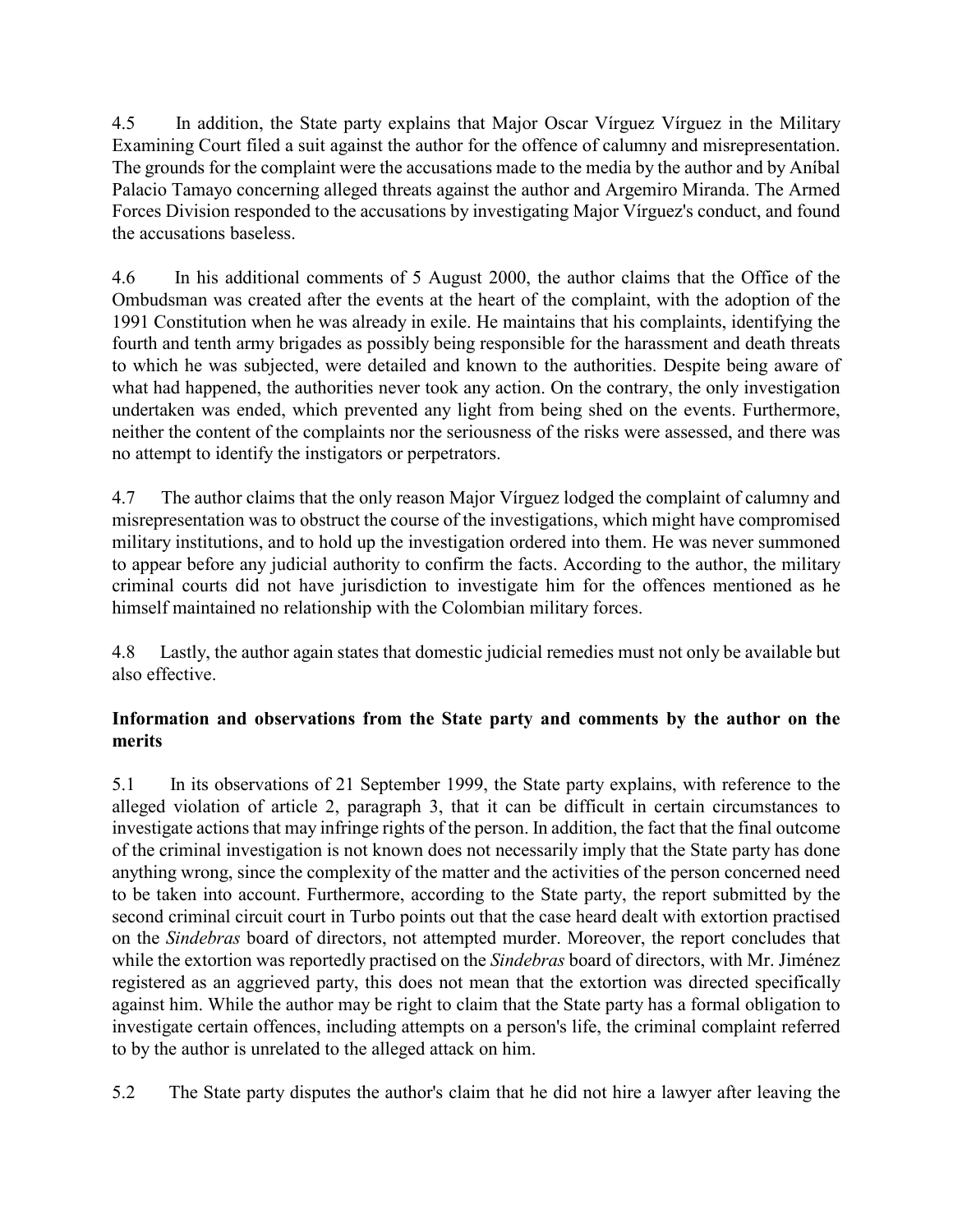country because of the risks involved in doing so. The author was still able to lodge a complaint with the administrative court, though not in order to complain about the proceedings relating to the attack on him. The State party also refutes the argument that it has failed in its duty to provide an "effective remedy", since, in the case heard in the Antioquia administrative court, papers supplied by the chief of police in Urabá had been produced that showed there had been no request in 1986, 1987 or 1988 to provide the author with personal protection. Statements to that effect were also made by the chief of the Antioquia police force, the head of the intelligence service of the judicial police (SIJIN) in Antioquia, the Director-General of the Police and the Armed Forces Division.

5.3 With regard to the alleged violation of article 6, paragraph 1, the State party points out that, as far as can be inferred from the events described in the claim, the author holds it responsible for failing to protect his life and even refers to its direct participation, through anonymous State agents, in committing the act. For the State to be held responsible for a failure of security, the victim must have requested protection from the authorities in respect of a potential danger and the authorities must have refused or failed to provide protection or provided inadequate protection. According to the State party, generic requests in the form of public complaints are not an effective way to call on the authorities to provide an individual with effective protection. While the State party would not seek to evade its constitutional responsibility for providing protection, it should be pointed out that each individual case must be dealt with on its own merits.

5.4 Lastly, the State party has set up new protection programmes. In the particular case of union leaders, there is now a protection programme for witnesses and threatened persons. Provisions under this programme include an information centre, technical assistance, preventive action, emergency help, the purchase of communication systems, the purchase of vehicles, individual protection and protection for the offices of non-governmental and trade union organizations. Moreover, if the author should decide to return to the country, he would enjoy all the safeguards provided by the authorities and the protection merited in his particular case.

5.5 According to the State party, with regard to article 12, paragraphs 1 and 4, article 19, article 22, paragraph 1, and article 25, the violations of the fundamental rights of various social sectors have a knock-on effect on other fundamental human rights such as freedom of thought, the right to own property, freedom of association, freedom to choose a residence and the right to liberty of movement. However, it cannot be claimed that the State is responsible for matters arising indirectly out of violent acts affecting a number of fundamental rights. Acts of violence are usually directed indiscriminately at members of society regardless of their economic or social position. In many cases, the deciding factor has tended to be linked to circumstances such as a person's place of residence or daily activities. Nevertheless, given that acts of violence are not primarily aimed at violating those or other rights, action to counteract the effects of a violent situation should be directed against the main underlying problem, the internal armed conflict.

5.6 For the reasons given above, the State party disagrees with the argument put forward by the author, since his version of events does not present any specific situations showing that State agents were responsible for the alleged violation of his fundamental rights.

5.7 In his comments of 16 November 1999, the author replies to the State party's claims on the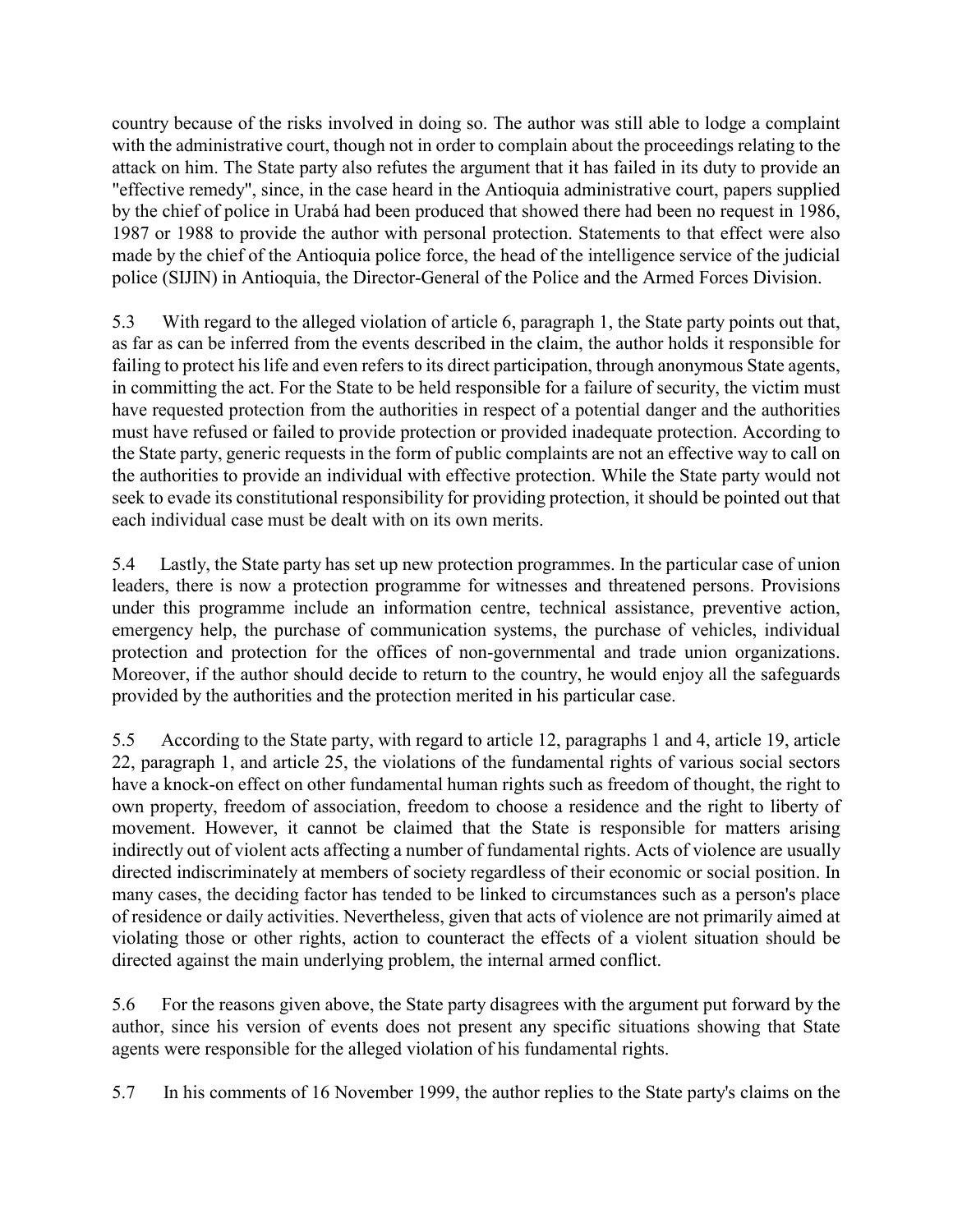merits, emphasizing that there is indeed enough evidence in the communication to infer that the State party is responsible for the violation of the Covenant.

5.8 The author maintains that he brought the death threats made against him to the attention of the second criminal circuit court in Turbo, as was acknowledged by the State party and recorded in the proceedings of the administrative court. The purpose of this complaint was to expedite legal proceedings so that those making the threats would be investigated and the author provided with the necessary protection. While the death threats (extortion) may not be in the same category as the later attempted murder, there is a relationship of cause and effect in that the authorities, with full knowledge of the facts, did nothing to prevent or stop the attempt. The author also maintains that once the attempt on his life had been reported, the State had a duty under article 33 of the Code of Criminal Procedure to open an inquiry as a matter of course.

5.9 Moreover, the denials by the police chiefs and the Armed Forces Division could be part of the general strategy of favouring impunity and rendering an effective remedy inoperative.

5.10 Lastly, with regard to the protection programme for witnesses and threatened persons referred to by the State party, the author is of the view that to safeguard citizens' lives and security, something more than promises is required.

5.11 In its additional observations of 30 August 2001, the State party explains that, despite frequent threats against him, the author did not follow up the outcome of his complaints; nor did he follow the recommendations of the second criminal circuit court of Turbo, nor did he consider approaching other national bodies.

# Issues and proceedings before the Committee

6.1 Before considering any claim contained in a communication, the Human Rights Committee must, in accordance with rule 87 of its rules of procedure, decide whether or not it is admissible under the Optional Protocol to the Covenant.

6.2 The Committee has ascertained, as required under article 5, paragraph 2 (a), of the Optional Protocol, that the same matter is not being examined under another procedure of international investigation or settlement.

6.3 With regard to the requirement that domestic remedies must have been exhausted, the Committee notes that the State party disputes the communication's contention that they have been exhausted. However, the Committee observes that the threats against the author on various occasions prior to the attempt on his life were reported to the second criminal circuit court of Turbo and to the regional procurator's office in that municipality and that the outcome of the investigations is as yet unknown. The Committee also notes that the State party does not deny the existence of the complaints filed either with the second criminal circuit court of Turbo or with the regional procurator's office, but merely states that no investigation has been initiated. The Committee further notes that the State party merely indicates that other domestic remedies exist, but without specifying which nor before which authorities appeals should be lodged. In this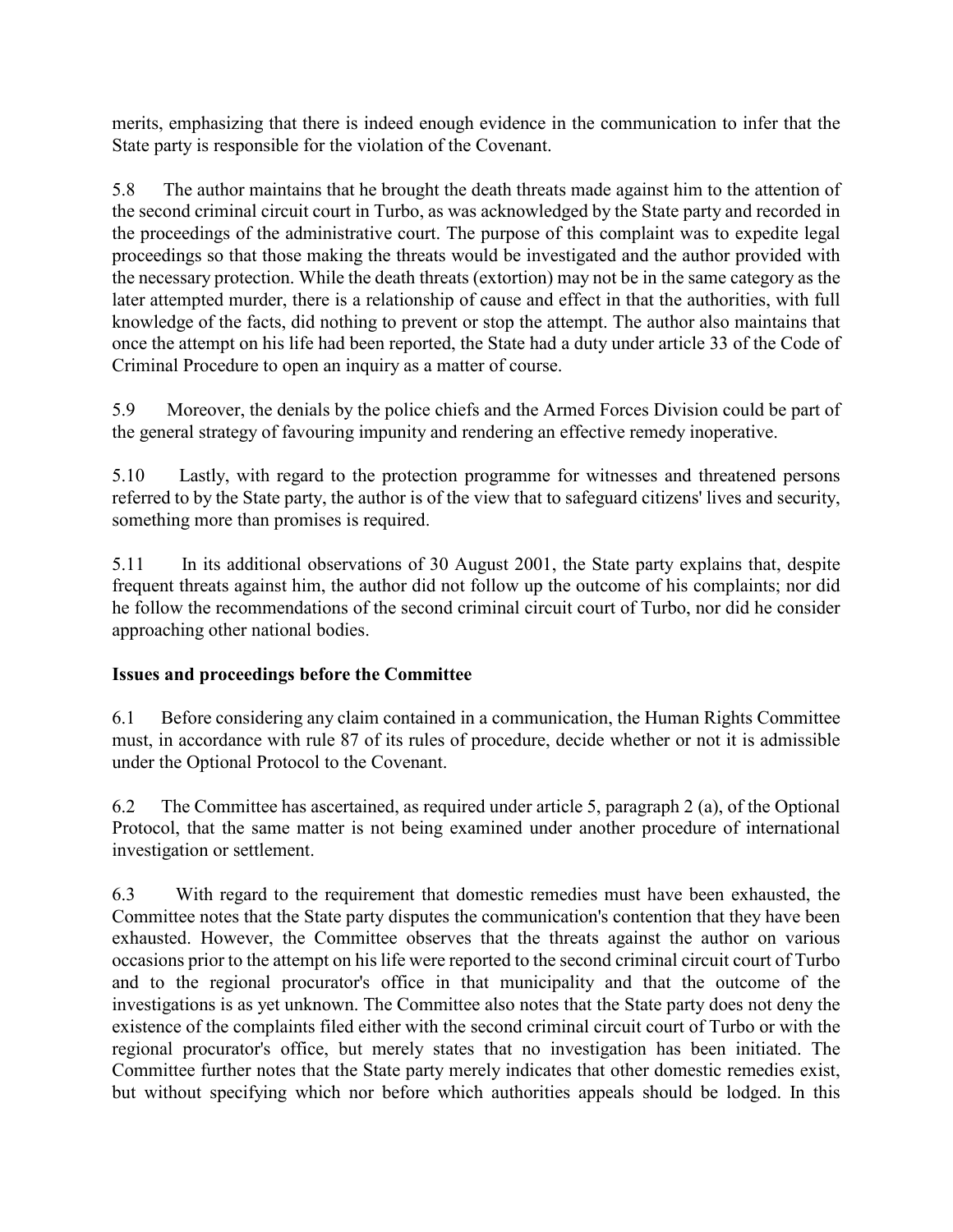connection, the Committee again points out that domestic judicial remedies must not only be available but also effective. The Committee considers that it has not been shown that domestic judicial remedies have been effective.

6.4 With regard to the proceedings before the administrative court concerning the claim for damages, the Committee doubts whether a claim for damages before the administrative court constitutes the only possible remedy for a person experiencing this type of violation. The Committee further notes that in this case implementation of domestic remedies has been unduly prolonged, the administrative court having taken nine years to reach a decision at first instance.

6.5 With regard to the author's claims that article 17, paragraph 1, has been violated, the Committee considers that the author did not raise this issue in domestic courts prior to submitting it to the Committee. Consequently, this part of the communication is inadmissible in accordance with the provisions of article 5, paragraph 2 (b), of the Optional Protocol.

6.6 Consequently, the Committee declares the rest of the communication to be admissible and proceeds to a consideration of the merits in the light of the information made available to it by the parties, in accordance with the provisions of article 5, paragraph 1, of the Optional Protocol.

# Consideration of the merits

7.1 The author claims that article 9, paragraph 1, of the Covenant has been violated, insofar as the State party was obligated, in view of the death threats that had been made against him, to take the necessary measures to ensure his personal safety and did not do so. The Committee recalls its jurisprudence<sup>3</sup> regarding article 9, paragraph 1, and reiterates that the Covenant also protects the right to security of persons not deprived of their liberty. An interpretation of article 9 which would allow a State party to ignore known threats to the lives of persons under its jurisdiction solely on the grounds that those persons are not imprisoned or detained would render the guarantees of the Covenant totally ineffective.

7.2 In the case in question, Mr. Jiménez Vaca had an objective need for the State to take steps to ensure his safety, given the threats made against him. The Committee takes note of the State party's observations, set out in paragraph 5.1, but notes that the State party does not refer to the complaint which the author claims to have filed with the regional procurator's office in Turbo or before the regional office of the administrative security department of Turbo, nor does it offer any argument to show that the so-called "extortion" did not begin as a result of the complaint concerning death threats which the author filed with the Turbo second criminal circuit court. The Committee must also consider the fact that the State party does not deny the author's allegations that there was no reply to his request that the threats should be investigated and his protection guaranteed. The attempt on the author's life subsequent to the threats confirms that the State party did not take, or was unable to take, adequate measures to guarantee Mr. Asdrúbal Jiménez's right to security of person as provided for in article 9, paragraph 1.

7.3 With regard to the author's claim that article 6, paragraph 1, was violated insofar as the very fact that an attempt was made on his life is a violation of the right to life and the right not to be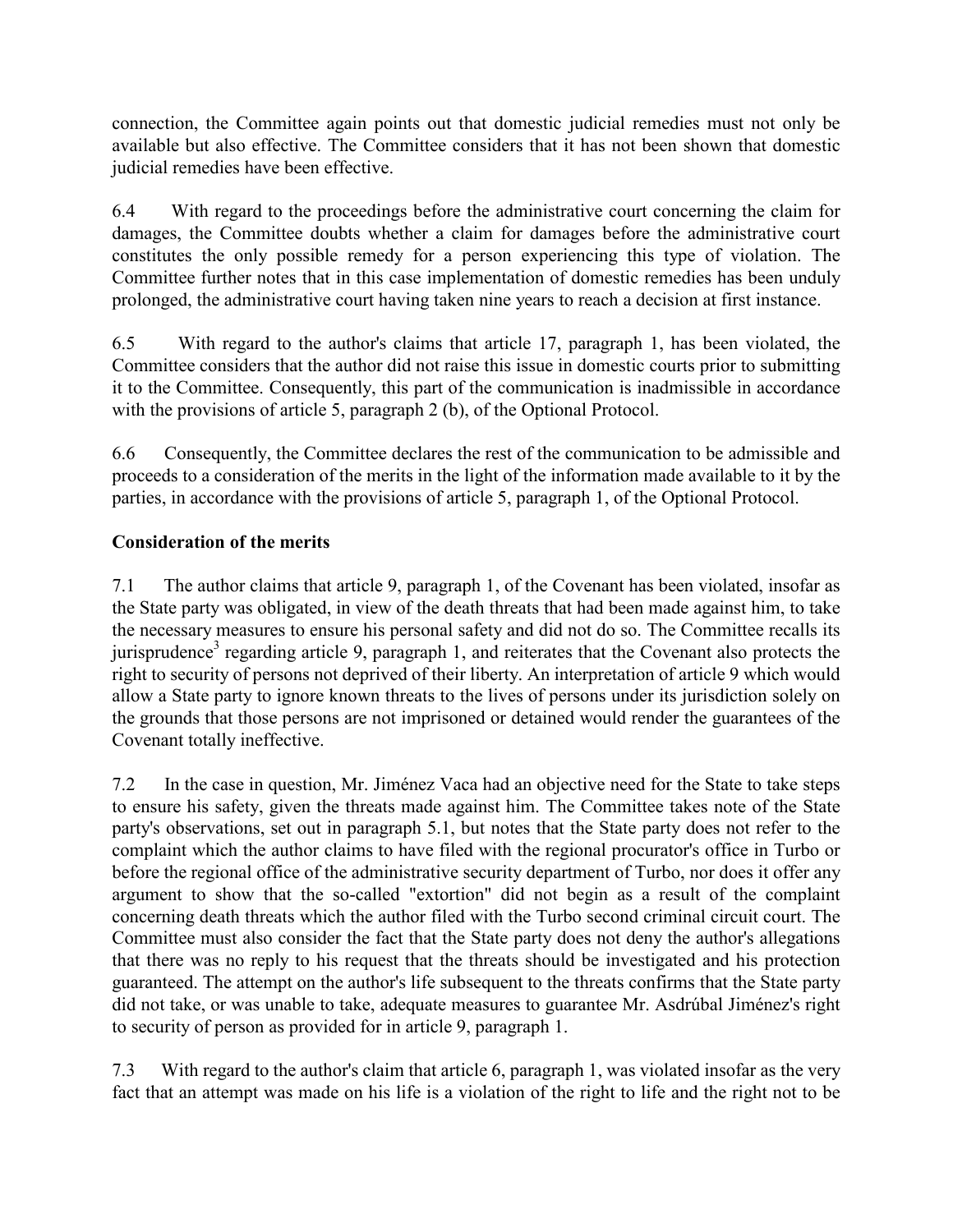arbitrarily deprived of life, the Committee points out that article 6 of the Covenant implies an obligation on the part of the State party to protect the right to life of every person within its territory and under its jurisdiction. In the case in question, the State party has not denied the author's claims that the threats and harassment which led to an attempt on his life were carried out by agents of the State, nor has it investigated who was responsible. In the light of the circumstances of the case, the Committee considers that there has been a violation of article 6, paragraph 1, of the Covenant.

7.4 With regard to the author's claims that paragraphs 1 and 4 of article 12 have been violated, the Committee notes the observations of the State party whereby the State cannot be held responsible for the loss of other rights which may be indirectly affected as a result of violent acts. Nevertheless, considering the Committee's view that the right to security of person (art. 9, para. 1) was violated and that there were no effective domestic remedies allowing the author to return from involuntary exile in safety, the Committee concludes that the State party has not ensured to the author his right to remain in, return to and reside in his own country. Paragraphs 1 and 4 of article 12 of the Covenant were therefore violated. This violation necessarily has a negative impact on the author's enjoyment of the other rights ensured under the Covenant.

8. The Human Rights Committee, acting under article 5, paragraph 4, of the Optional Protocol to the International Covenant on Civil and Political Rights, is of the view that the facts before it disclose violations of article 6, paragraph 1, article 9, paragraph 1, and article 12, paragraphs 1 and 4.

9. In accordance with article 2, paragraph 3 (a), of the Covenant, the State party is under an obligation to provide Mr. Luis Asdrúbal Jiménez Vaca with an effective remedy, including compensation, and to take appropriate measures to protect his security of person and his life so as to allow him to return to the country. The Committee urges the State party to carry out an independent inquiry into the attempt on his life and to expedite the criminal proceedings against those responsible for it. The State party is also under an obligation to try to prevent similar violations in the future.

10. Bearing in mind that, by becoming a party to the Optional Protocol, the State party has recognized the competence of the Committee to determine whether there has been a violation of the Covenant or not and that, pursuant to article 2 of the Covenant, the State party has undertaken to ensure to all individuals within its territory or subject to its jurisdiction the rights recognized in the Covenant and to provide an effective and enforceable remedy when it has been determined that a violation has occurred, the Committee wishes to receive from the State party, within 90 days, information about the measures taken to give effect to the Committee's views. In addition, the State party is requested to publish the Committee's Views.

 $\overline{\phantom{a}}$  , and the set of the set of the set of the set of the set of the set of the set of the set of the set of the set of the set of the set of the set of the set of the set of the set of the set of the set of the s

<sup>\*</sup> The following members of the Committee participated in the examination of the present communication: Mr. Abdelfattah Amor, Mr. Nisuke Ando, Ms. Christine Chanet, Mr. Louis Henkin, Mr. Ahmed Tawfik Khalil, Mr. Eckart Klein, Mr. David Kretzmer, Mr. Rajsoomer Lallah, Ms. Cecilia Medina Quiroga, Mr. Nigel Rodley, Mr. Martin Scheinin, Mr. Ivan Shearer, Mr.